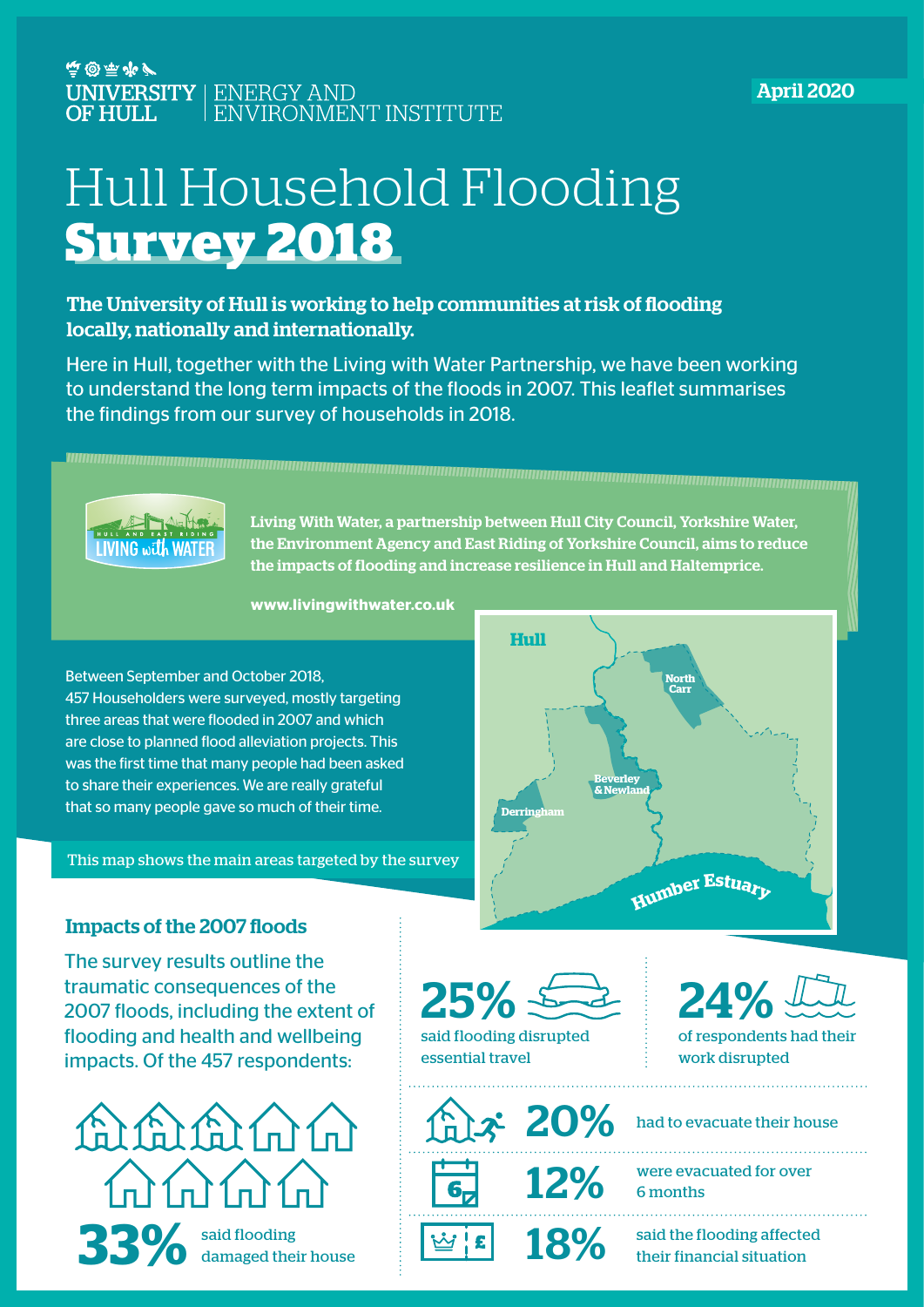# **Health and wellbeing impacts**

**20%** said the flooding affected their/a household member's health and wellbeing

**Of the respondents who reported effects on their household's health and wellbeing:**

reported mental health consequences reported physical health consequences  $82\%$   $^{--\circ}_{\circ}$  37%

**90%**  of people reporting health and wellbeing impacts had flood damage to their house One resident's description was typical:

66 having to deal with a loss adjuster who argued with me every step of the way... left me upset and with no savings.

I had to live upstairs in my home ... (I) spent many months angry and tearful.<sup>99</sup>

Many respondents described that flooding caused stress, anxiety or depression for them or their families and in some cases made existing health conditions worse.

The key words used in the responses are highlighted in this word cloud:

The Medication Dealing Loss **Family** House Deter Property of Real Friends Breathing S Disability Anxiety<br>Severe. – Mental Ill Suffered **Repairs** Let Insurance Rains Fell Pets Life Life Damage Dealing Hospital **Contains of the Stroke, Death Coping Contains Dealing**  $\mathrm{Affected}$  Pets Life Water Things  $\Gamma$  dllllly  $\mathrm{Dirly}$  Bad  $\Gamma$  . One medication Dealing Loss Moving Medication Condition Difficult Mental Flooring Caused Life Water Things  $\Gamma$  dillly Dirty Allergy Fix Garden Angry Broke Nerves Death Streeted Pets Life Water Things Hamilton Moving Breathing Depression Felt

## What was the **worst part**  of the **2007 floods?**

Respondents described the damage caused, helplessness and difficulties recovering, with key words used by respondents shown in this word cloud:

Roads Drying Garden **Move**<br>Dlems **LOSS** Money Health Yorkshire Water Cold Unable Help Worried Upset<br>Builders Conflict Caused Possessions Speed Car Shock Floor **Damage** Repairs Affected Fear  ${\bf Every thing}$  Hull Communities, Watching Prevented  ${\bf Disruption}$  $\overline{S}$ OS $\overline{S}$  Pets  $P$ roblems  $\overline{\text{Loss}}$  Money Health Drainage Life Neighbours Sewage  $_{\text{Waiting}}$  LV LV LLLLV COSts Pets Smell Uncertainty Isolated **Conflict UNCLUI Car Repairs** TVI TO **During Cold Unable Help** Drying Garden Leaving Destroyed Boads Drying Garden Moye **1.1** Dealing Flooded Council Insurance Living **Water Children Work Destroyed**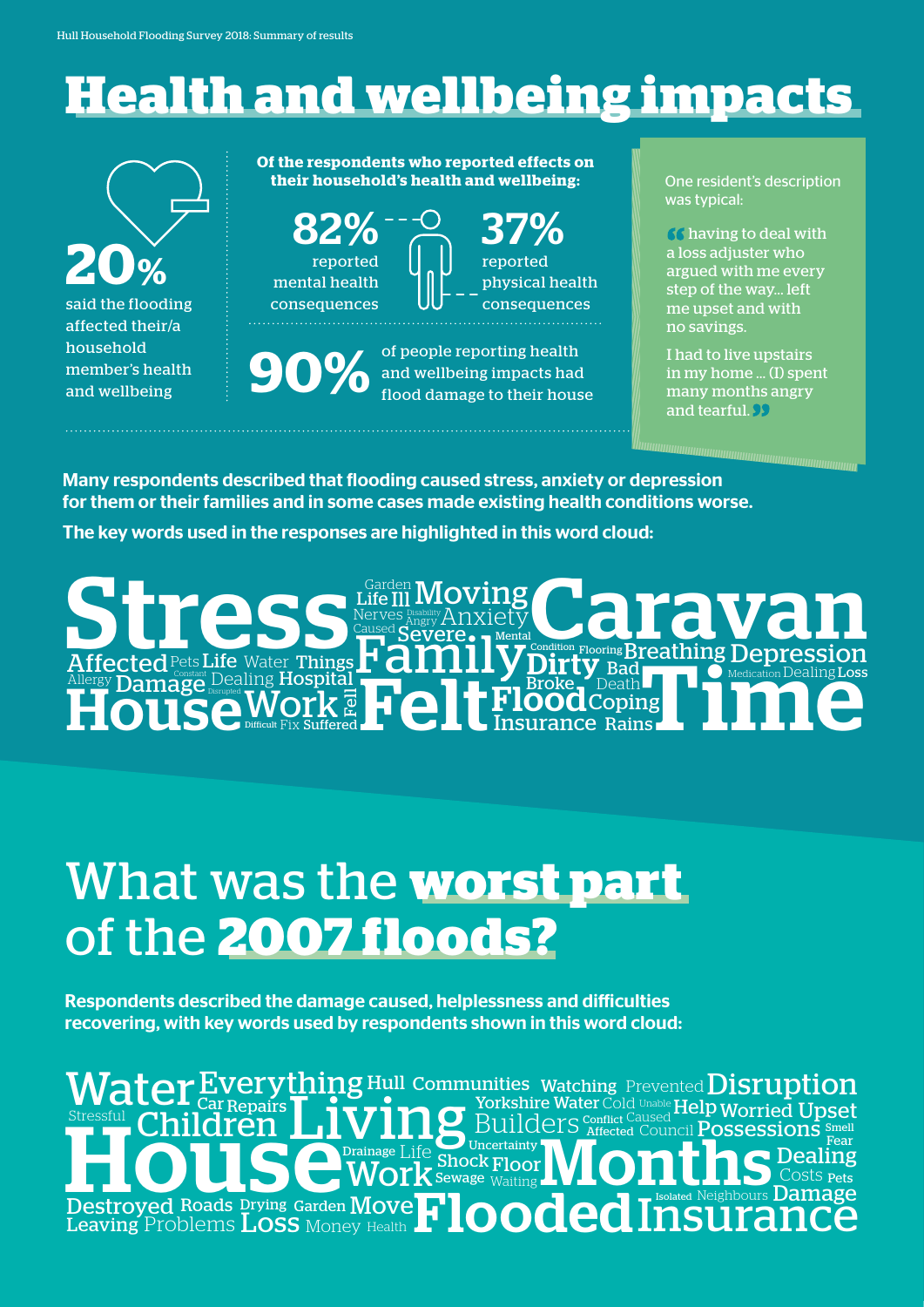# What people **think about flooding now**



 $25\%$  Feel they would make a very slow recovery if they were flooded

Some of the people most concerned about flooding said they were very fearful whenever it rains heavily and are not sure they would recover as well as they did in 2007.

### Respondents told us how well they thought their house was protected against flooding...

6%

Very High Protection

High Protection

Medium Protection

12% 32% 28% 23%

Low Protection

Very Low Protection

#### Awareness of city-wide flood protection schemes.



Although some residents remained concerned about flooding, others felt more positively:

**66 Now some time has** passed I don't feel so worried every time there is heavy rainfall. It does help to know that there have been flood alleviation schemes in the area but it still bothers me that it could happen again.